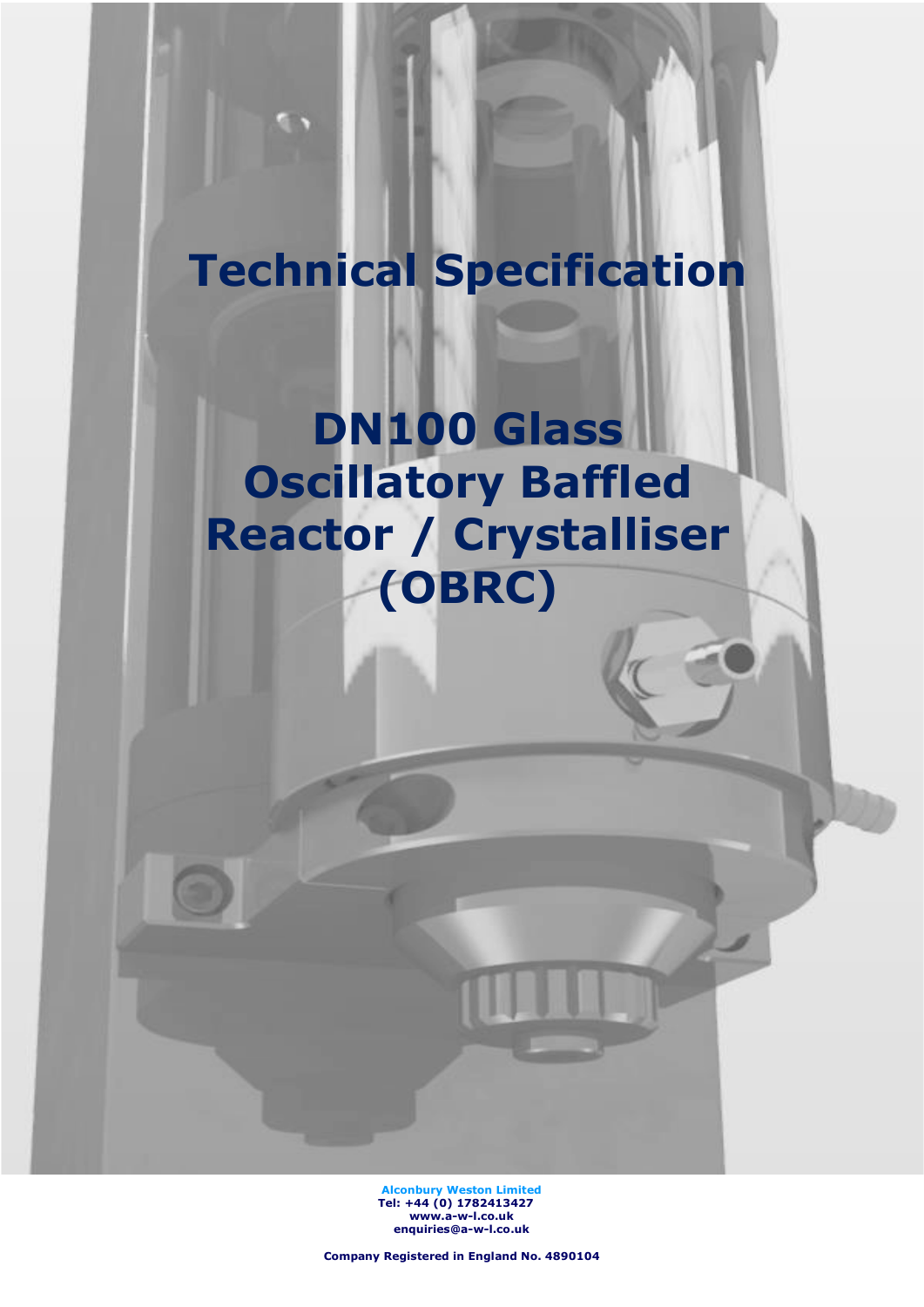*Oldfield House* **Galveston Grove Fenton Stoke-on-Trent ST4 3PE**



# **Overview:**

This Oscillatory Baffled Reactor / Crystalliser (OBRC) has been manufactured for the intended use of carrying out chemical reactions and crystallisations at larger scales. It will allow the investigation of the fundamental kinetics and the critical process parameters such as reactant ratios, cooling rates, temperatures, addition rates etc. and what effects the baffled mixing can bring.

The unit can be supplied with a single or twin vessel configuration, both configurations fit on the same reactor framework. Twin vessel configurations are supplied such that they can be used as two individual batch vessels or connected to work as a chain of stirred tanks, this vastly increases the flexibility of the unit and allows much easier integration into continuous processing streams.

#### **Operating Parameters:**

Temperature Range:  $-20^{\circ}C \sim +120^{\circ}C$ Oscillator Frequency:  $0.1$  Hz  $\sim$  6.0 Hz in 0.1 Hz increments Oscillator Amplitude / Stroke:  $5 \text{ mm} \sim 150 \text{ mm}$  in 1 mm increments Pressure: Ambient

Although the above conditions are individually possible, no guarantees can be given for any particular combination. For instance, the total speed of the oscillator is limited by the motor and controller so a frequency of 6 Hz can be achieved at smaller amplitudes but not necessarily at the largest oscillation.

# **Materials of Construction:**

The wetted parts of the OBRC are manufactured, as standard, from the following materials:

> Baffle String: 316L / PEEK Seals: PTFE / FEP

Vessel: Borosilicate 3.3 Glass Collars: 316L Stainless Steel Drain Valve: 316L Stainless Steel / FEP

# **Weight and Dimensions:**

| Weight approx.: | 420kg                                                     |
|-----------------|-----------------------------------------------------------|
| Dimensions:     | $1000 \times 650 \times 2600$ mm (width x depth x height) |

The above dimensions are of the footprint of the unit without castors. A further space of 100mm should be allowed all around the reactor to allow for connections of services etc.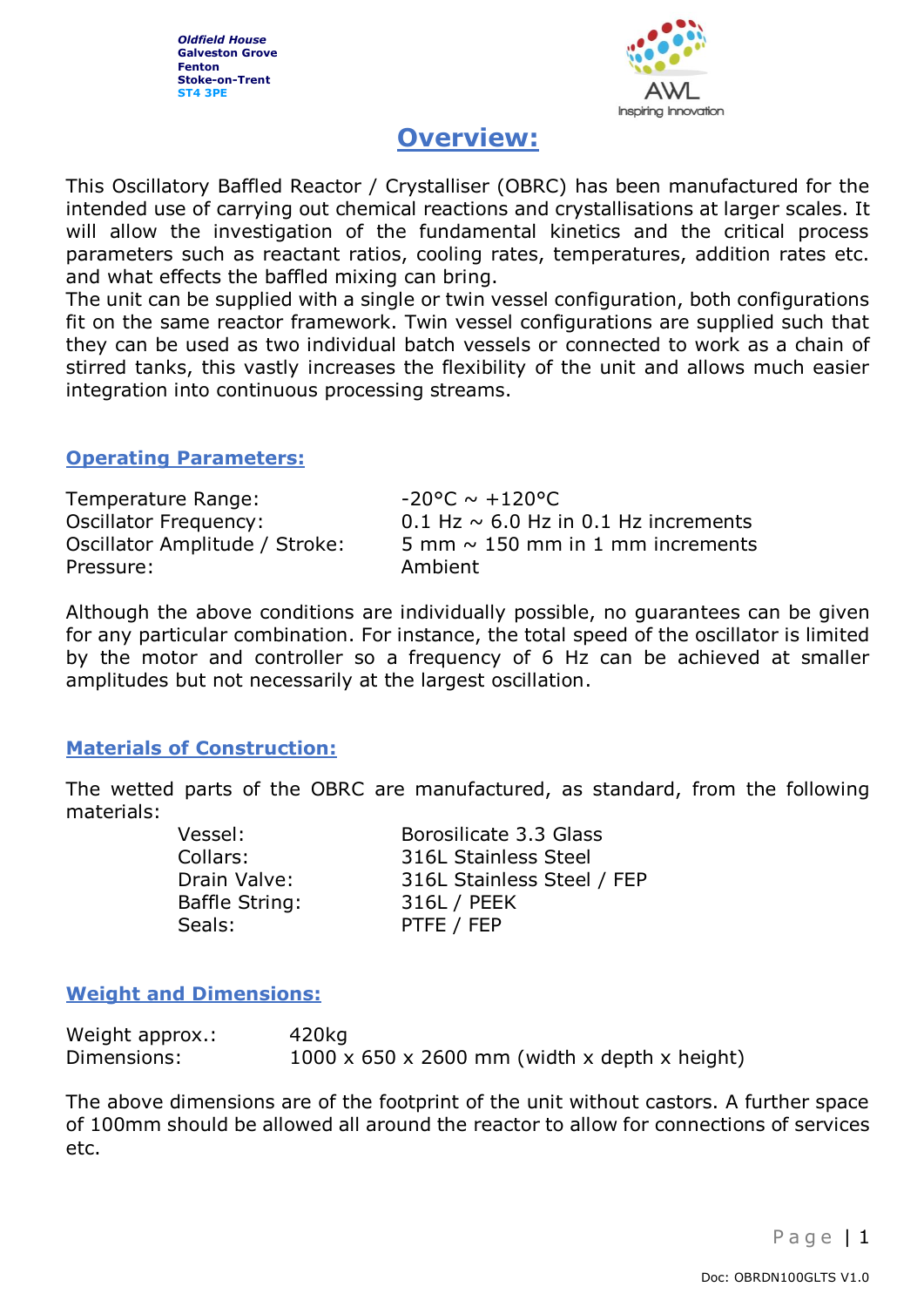

# **System:**

# **Reaction Vessel:**

The standard scope of supply includes one, fully jacketed, DN100 reaction vessel:

1.6m working length / 12.5 litre vessel with an 11.75 litre working volume.

Each vessel is made up of a number of straight glass sections (3 as standard) with intermediate coupling collars of 316L steel. The vessel is water jacketed and the same water flows through a heating path within the collars and end caps to ensure that the complete vessel is maintained at one temperature throughout.

The vessel is supplied with a fully sealed cap, baffled agitator, jacket heating connections, bottom outlet valve, and process inlet / PAT connection points. The bottom outlet valve is specially adapted to allow for its complete removal and the fitting of a sparger for gas/liquid reactions.

The OBRC vessel and baffle design provides high intensity, low shear mixing with a large jacket area to process volume allowing for precise control over process temperatures. The unit can be supplied with a single vessel or twin vessel configuration. The twin configuration allows much more flexibiltyand offers the end user the chance to integrate the reactor into many continuous and semi-continuous processes.

The twin vessel configuration is mounted on the same frame as the single vessel systems and therefore occupys the same footprint. It is always possible to upgrade a single vessel to a twin vessel unit at a later date.

#### **Drive Mechanism:**

A linear gearbox drives a high powered permanent magnetic coupling which drives the baffle indirectly through a fully sealed cap using the magnetic forces. This enables the vessel to be manufactured with no moving seals thereby vastly prolonging the service intervals. The gearbox is driven by a high precision servo motor and the coupling / baffle string are balanced with a counterweight to increase the overall electrical efficiency of the unit. The counterweight can be removed and replaced with a second vessel at the time of order or at any time post purchase.

#### **Support Structure:**

The reaction vessel is supported by a stainless steel support structure. The rear upper framework houses the servo motor, gearbox and other moving parts whilst the lower rear section of the support structure houses the control panel.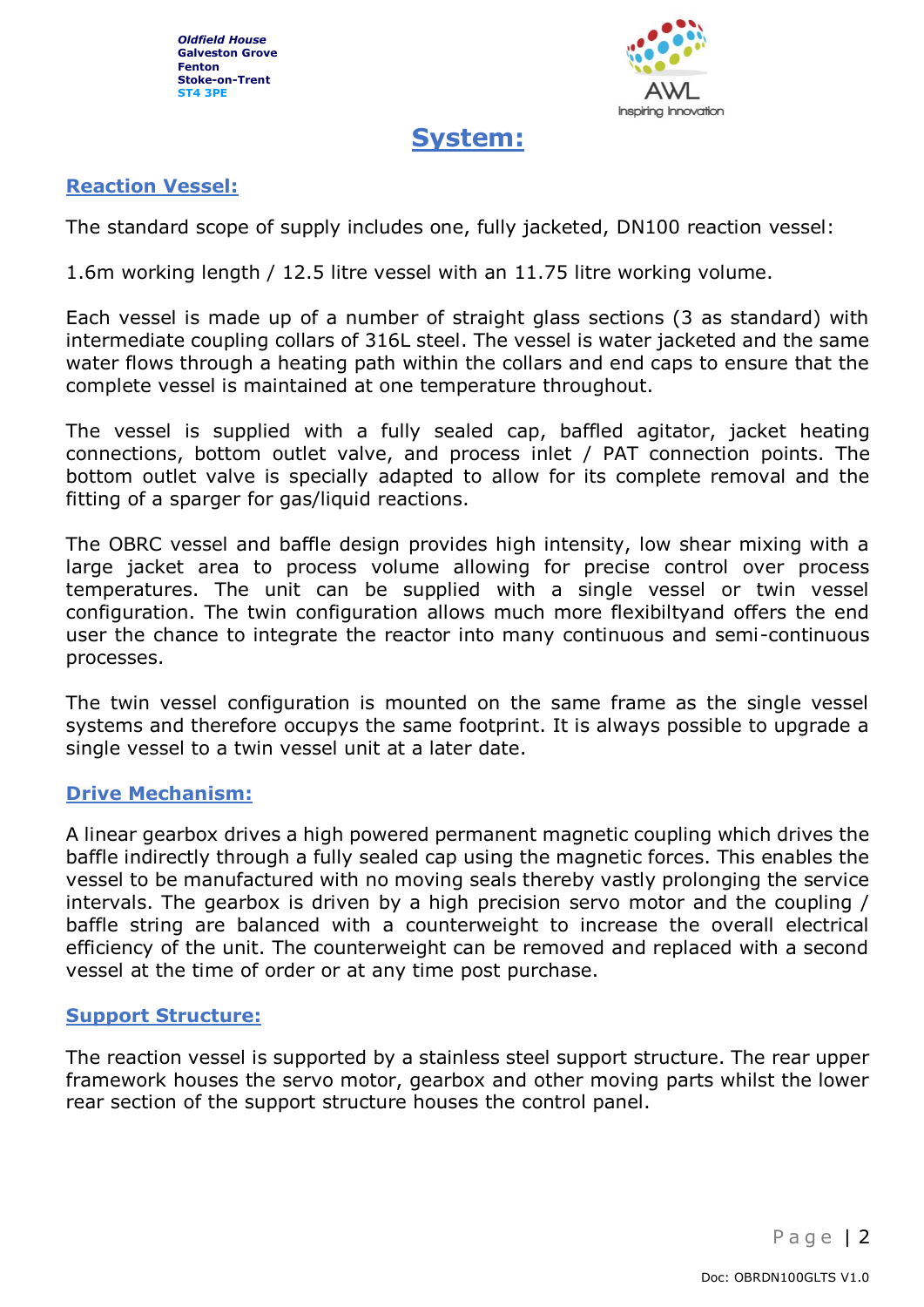*Oldfield House* **Galveston Grove Fenton Stoke-on-Trent ST4 3PE**

# **Representative Example:**





#### *Figure 1: DN100 OBRC Complete System*

# **General Arrangement:**



*Figure 2: General Arrangement (For Illustration Only)*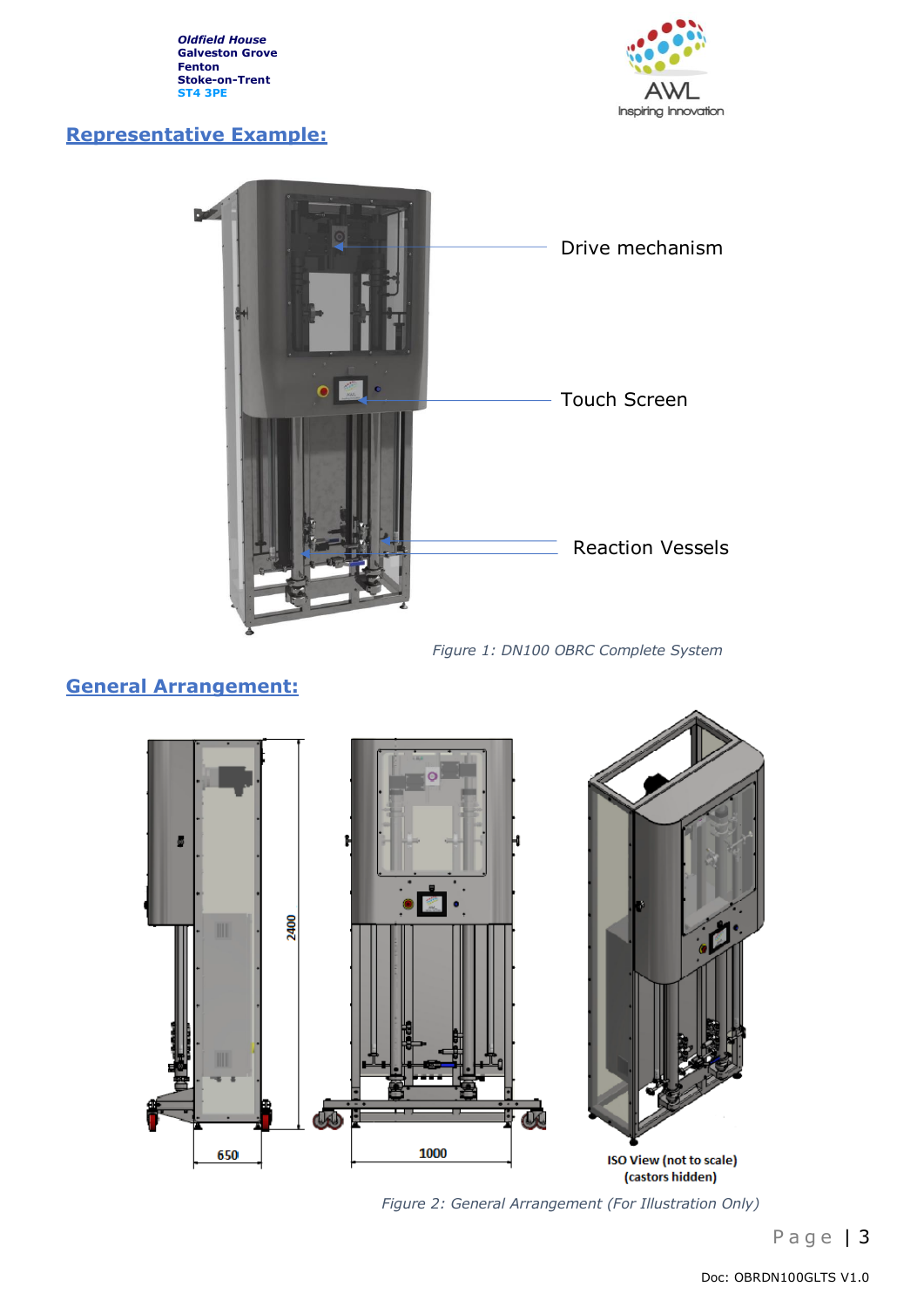



#### **Operator Panel:**

Mounted on the front guard are the touch screen HMI, reset and emergency stop buttons. The HMI is used to start and stop the oscillator as well as adjusting the frequency and amplitude of oscillation.

The panel also indicates the state of the safety circuit which is controlled by the oscillator drive controller and the inbuilt pressure transmitter safety controller.



#### **Control System:**

The control system cabinet houses the PLC, drive controller, safety circuits, fuses, power isolator and other electronics. The cabinet is mounted on the rear side of the OBRC framework.

Electrical Specifications: Supply: 3 Phase, Neutral and Bonded Earth, 400 Volts, 50 Hz

The supply must be fed to the machine in a conduit that is grounded to the enclosure. The machine operating current is up to 16 Amp.

Temperature: The system is designed to be operated in an ambient temperature of between 0 – 50°C. (140F). Storage should be within an ambient temperature range of 0 to 65°C and a relative humidity range of 5 to 95% non-condensing.

Page | 4